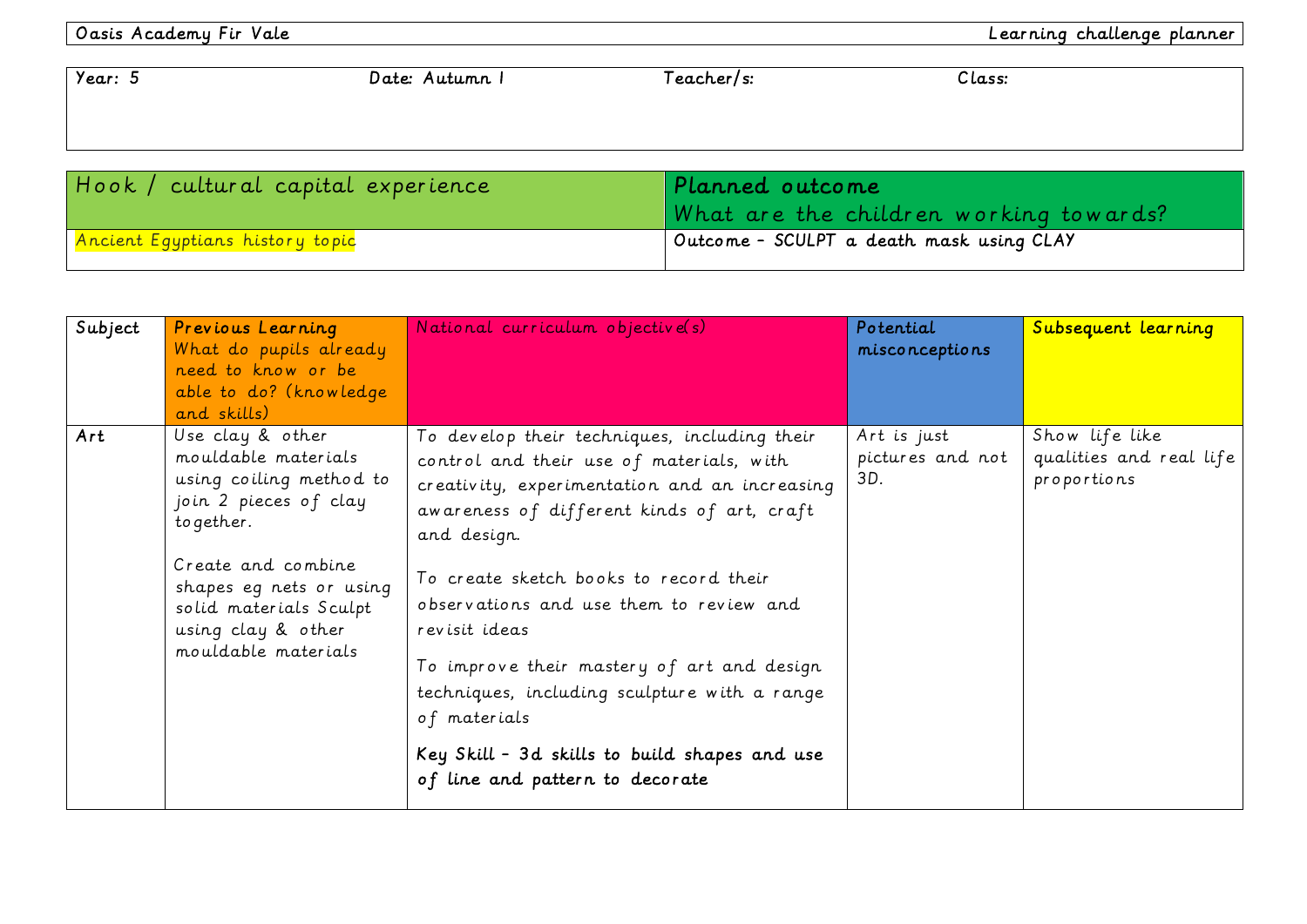| Key       | Teaching strategies & activities to break the learning down                                               |                                                                                                                                |                                                                                                                                                  |                                                                                              |                                                                                                                                                                  |
|-----------|-----------------------------------------------------------------------------------------------------------|--------------------------------------------------------------------------------------------------------------------------------|--------------------------------------------------------------------------------------------------------------------------------------------------|----------------------------------------------------------------------------------------------|------------------------------------------------------------------------------------------------------------------------------------------------------------------|
| knowledge |                                                                                                           |                                                                                                                                |                                                                                                                                                  |                                                                                              |                                                                                                                                                                  |
| or skill  | Lesson I                                                                                                  | <u> Lesson 2</u>                                                                                                               | Lesson 3                                                                                                                                         | Lesson 4                                                                                     | Lesson 5 and 6                                                                                                                                                   |
|           | Skill: observation<br>of an Egyptian<br>death mask<br>Knowledge:<br>Know what a death<br>mask looks like. | Skill: sketching and<br>observing<br><u>Knowledge:</u><br>You can make lots<br>of different types<br>of line when you<br>draw. | Skill: sketching and<br>designing<br><u>Knowledge:</u><br>You can show<br>texture on your<br>drawing using<br>different types of<br>pencil mark. | Skill: make a clay<br>death mask<br>Knowledge:<br>How to add pieces<br>to the clay securely. | Skill: adding detail,<br>creating holes and hollows<br>and adding pieces to the<br>clay sculpture<br>Knowledge:<br>how to add details and<br>texture with tools. |
| Art &     | WALT: recognise                                                                                           | WALT: Improve                                                                                                                  | WALT: Make                                                                                                                                       | WALT: shape clay                                                                             | WALT: add detail to the                                                                                                                                          |
| Design    | Egyptian death                                                                                            | sketching and                                                                                                                  | sketches of your                                                                                                                                 | into a death mask                                                                            | clay models                                                                                                                                                      |
|           | m.a.sk.s                                                                                                  | observation skills.                                                                                                            | design for a death                                                                                                                               | WILF: shape your                                                                             | WILF: Control and                                                                                                                                                |
|           | WILF:                                                                                                     | WILF:                                                                                                                          | mask                                                                                                                                             | mask carefully so it                                                                         | accuracy when adding                                                                                                                                             |
|           | Make observation                                                                                          | Use a pencil to                                                                                                                | WILF:                                                                                                                                            | is strong                                                                                    | detail.                                                                                                                                                          |
|           | and ask questions                                                                                         | create lines of                                                                                                                | Ways to decorate                                                                                                                                 |                                                                                              |                                                                                                                                                                  |
|           | about a piece of                                                                                          | different thickness                                                                                                            | your mask in the                                                                                                                                 |                                                                                              |                                                                                                                                                                  |
|           | artwork                                                                                                   | and shape in                                                                                                                   | style of the                                                                                                                                     |                                                                                              |                                                                                                                                                                  |
|           |                                                                                                           | drawings of a                                                                                                                  | Ancient Eqyptians                                                                                                                                |                                                                                              |                                                                                                                                                                  |
|           |                                                                                                           | death mask                                                                                                                     |                                                                                                                                                  |                                                                                              |                                                                                                                                                                  |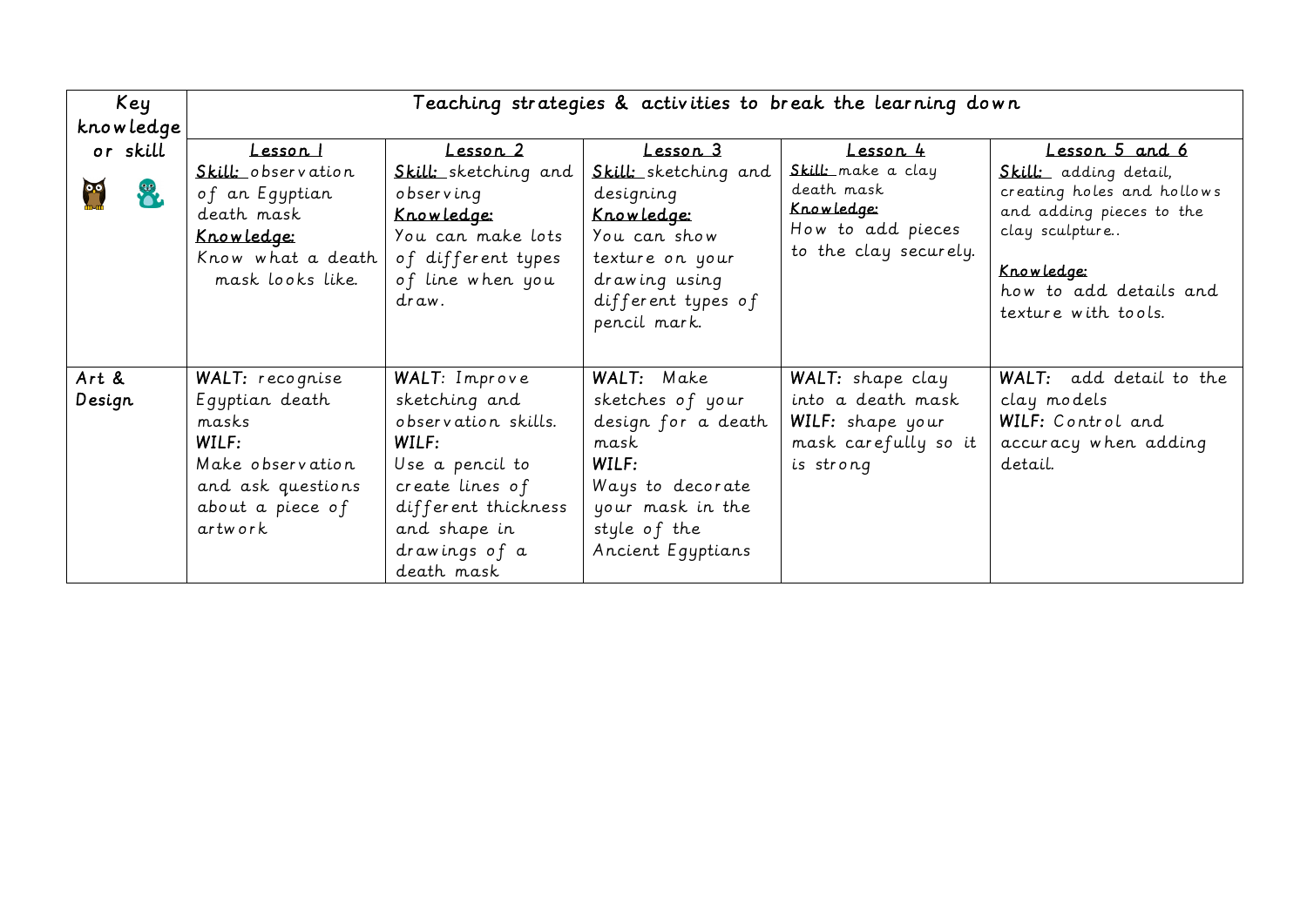| Share information   | Guide children     | Demonstrate how     | Demonstrate how to   | Children complete their    |
|---------------------|--------------------|---------------------|----------------------|----------------------------|
| about death masks   | through how to     | to sketch their own | make the shape of    | sculptures adding details  |
| and how they were   | experiment making  | design using ideas  | the mask and lay it  | and texture with tools.    |
| decorated and       | different types of | from the topic.     | over a scrunched up  |                            |
| made.               | line as mark       |                     | new spaper mould,    |                            |
|                     | making to sketch   | Ask them to sketch  | add sections to the  | Colour can be added        |
| Look at some of     | the death masks.   | their designs of    | models by using slip | once fully dry.            |
| the work and        |                    | their own version   | and hatching.        |                            |
| shar e/encourage    | They use           | of a death mask     |                      | Lay the children's work    |
| children to use     | sketchbook to      | to make in clay.    | Children to practise | out around the room        |
| words/ phrases to   | practice different |                     | adding sections to   | and ask the children to    |
| describe them e.g.  | types of line e.g. |                     | their model and      | choose their favourite     |
| ornate, decorated,  | thick, thin, wavy, |                     | experimenting with   | and say what they like     |
| decorative,         | zig zags, etc when |                     | to o ls.             | about it. Model use of     |
| embellished, jewels | observing and      |                     |                      | words from the topic       |
| etc.                | sketching the      |                     |                      | skills e.g. death mask,    |
|                     | masks.             |                     |                      | detail, shape, decoration, |
|                     |                    |                     |                      |                            |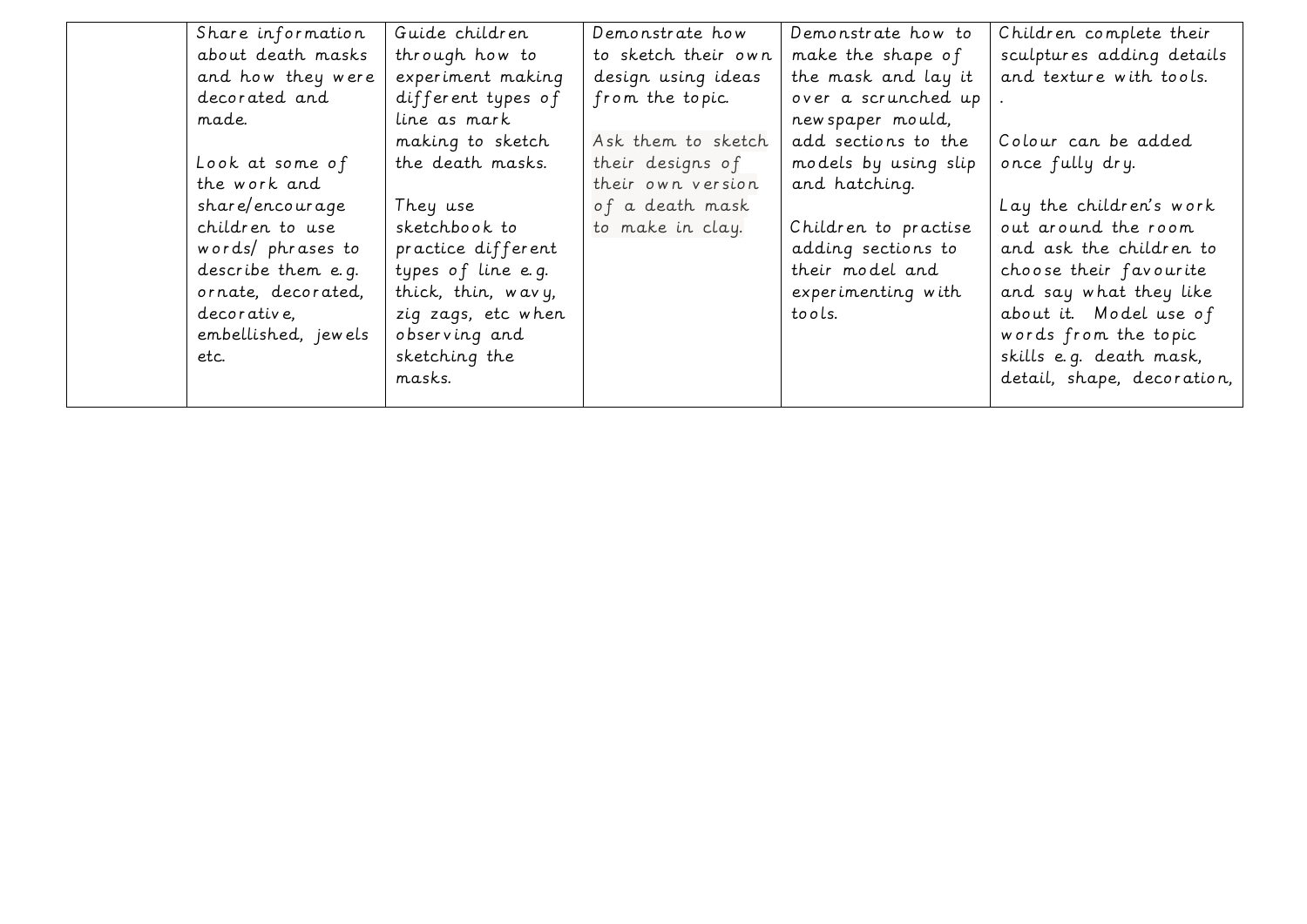## **What should I already know?**

Use clay & other mouldable materials using coiling method to join 2 pieces of clay together.

Create and combine shapes eg nets or using solid materials Sculpt using clay & other mouldable materials

**Key Skill -3d skills to build shapes and use of line and pattern to decorate.**

**Artists and Artisans –** Ancient Egyptians made death masks as part of the death rituals. A **death mask** was created so that the soul would recognise its body, and return to it safely. **Death masks** were also believed to help to guard a **dead** person from evil spirits in the **afterlife**. If the **dead** person was important, their mummified body would have been put into a special wooden coffin called a sarcophagus. The most famous death mask was made for Tutankhamun. It is embellished with gold and precious stones. It is priceless because it is so precious and unique.



## **Techniques**

**Using clay –** roll the clay out using a rolling pin on a clay board until it is about as thick as a pound coin.

Cut around a paper template of a mask laid on the clay using a clay knife.

Decorate the clay by drawing pressing shapes/lines/textures into the clay.

Lay the mask over a mould made from balls of newspaper/paper.

Let it dry over a few days.

When completely dry remove the mould and decorate with paint mixed with PVA glue.